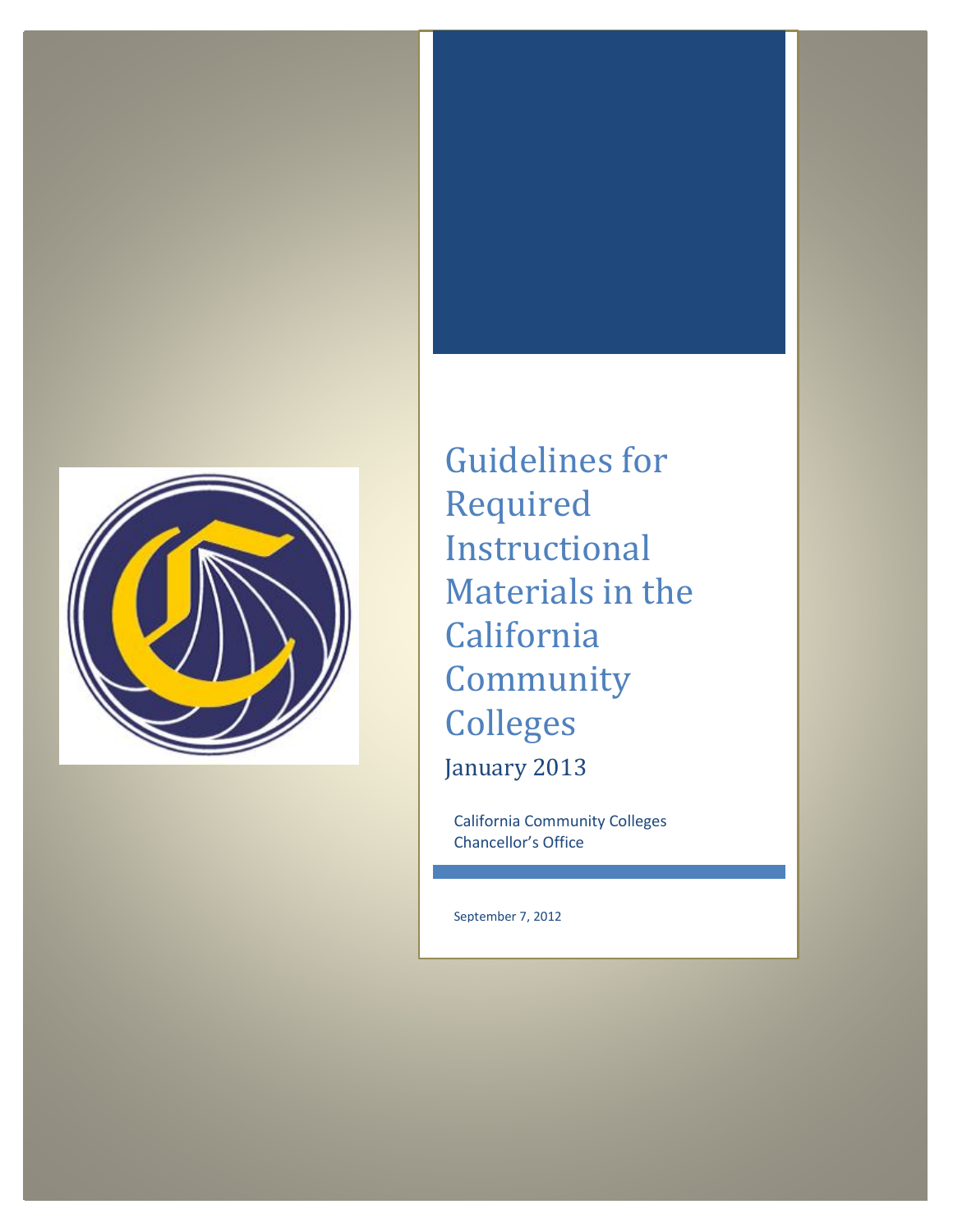# **Table of Contents**

| Regulation Section 59404, District Policies and Regulations for Instructional Materials  4 |  |
|--------------------------------------------------------------------------------------------|--|
|                                                                                            |  |
|                                                                                            |  |
|                                                                                            |  |

## <span id="page-1-0"></span>**Instructional Materials Guidelines**

On September 7, 2012, the Board of Governors for the California Community Colleges modifications to the California Code of Regulations, title 5, on Instructional Materials became final. The proposed regulations were approved at the May 7, 2012 meeting of the Board of Governors. The guidelines for these changes as developed by the California Community Colleges Chancellor's Office (CCCCO) as required by section 59400 (e) of the regulations are provided in this document.

## <span id="page-1-1"></span>**Introduction**

California Education Code, Section 76365, provides the authority and existing title 5 regulations address the extent to which students can be required to purchase or otherwise obtain instructional materials for courses offered in the California Community Colleges. In the past, instructional materials consisted primarily of printed textbooks and other limited items needed for class. These amendments update the regulations to address the increasing availability and use of online instructional materials. For a more comprehensive explanation of instructional materials, in general, please refer to the Student Fee Handbook [\(http://extranet.cccco.edu/Portals/1/Legal/Ops/12-09\\_StudentFeeHandbook2012.pdf\)](http://extranet.cccco.edu/Portals/1/Legal/Ops/12-09_StudentFeeHandbook2012.pdf).

<span id="page-1-2"></span>*Except as provided in Section 3074.7 of the Labor Code, no charges or fees shall be required to be paid by a resident or nonresident apprentice, or by his or her parent or guardian, for admission or attendance in any course of activity that is offered pursuant to Section 3074 of the Labor Code in accordance with the instructional hours requirements specified in subdivision (d) of Section 3078 of the Labor Code.* California Education Code, Section 76350.

## **Background**

On September 27, 2011, the Chancellor's Office identified a broad range of stakeholders to serve on the Online Materials Fees Advisory Committee. The advisory committee was made up of a variety of representatives from the community college field including faculty, students, the Academic Senate, the Student Senate, a Chief Instructional Officer, a Chief Student Services Officer, a Librarian, Board of Governors members, CCCCO staff and others. There was considerable input from this committee and others.

The purpose of the advisory committee was to evaluate current practice and regulations related to the use of these materials within California community colleges and make recommendations on possible changes to regulations or best practices that would then be communicated to the field. Specifically, the committee discussed the developing practice among faculty members of requiring online materials in the place of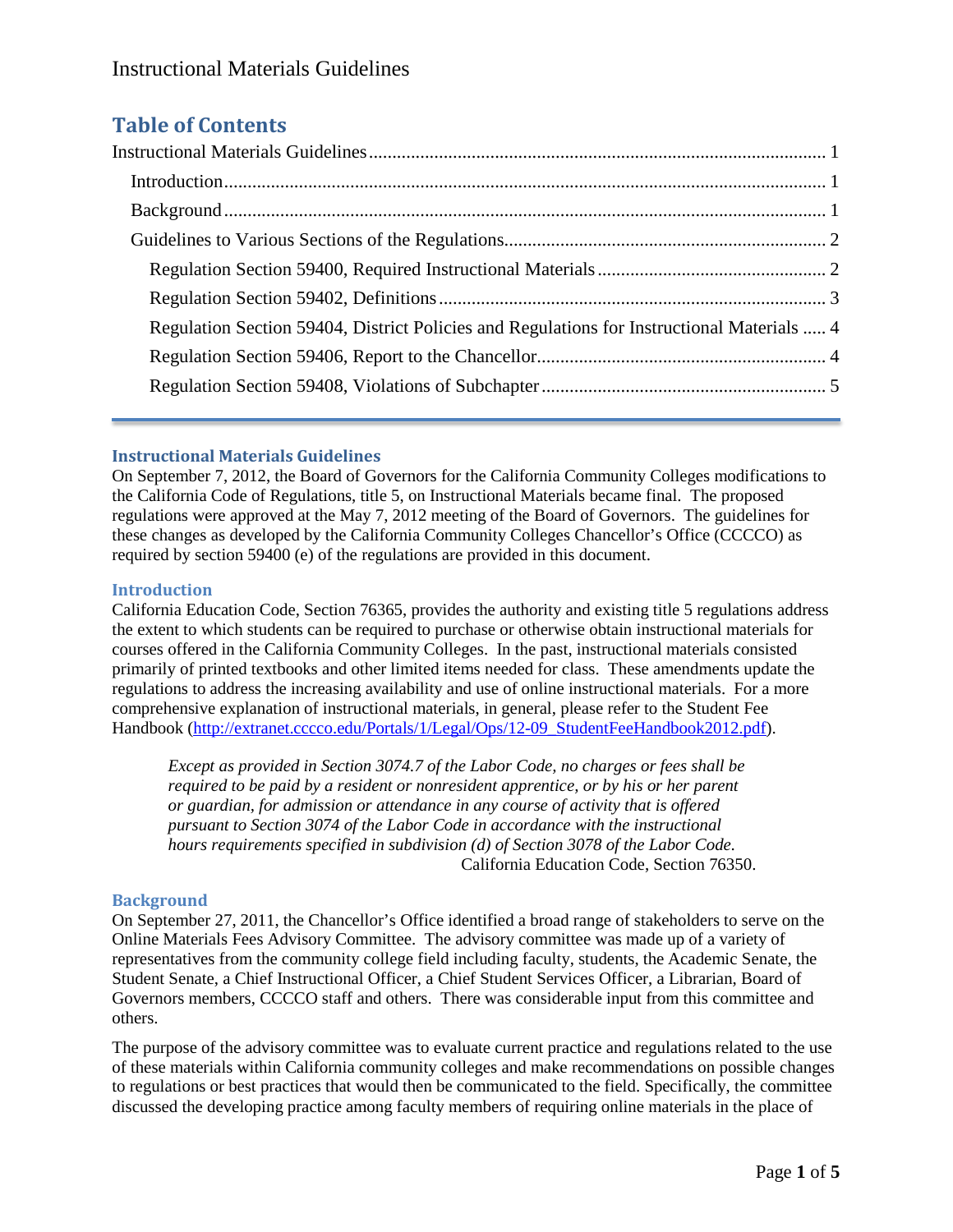## Instructional Materials Guidelines

and in addition to traditional printed textbooks. In many cases, the preexisting regulations limited the use of such materials.

#### <span id="page-2-0"></span>**Guidelines to Various Sections of the Regulations**

The following title 5 sections have been amended: 59400, 59402, 59404, 59406, and 59408. Each section is divided and discussed in the following manner: A brief introduction to the section discussing the changes to the section, followed by the actual language to the section including new language, followed by the guidelines for that section. In a few cases, the changes are not substantive and will therefore include less discussion.

#### <span id="page-2-1"></span>**Regulation Section 59400, Required Instructional Materials**

There were significant changes to this section including modifying the title to reflect the same changes as the subchapter title. Three new sections were added, (b), (c) and (e). Section (b) addresses restrictions on instructional materials and section (c) addresses various options available to students regarding the length of time they may keep the materials and that they must be clearly informed of those time periods. Section (e) requires the adoption of these guidelines. Subsection (a) was revised to remove the words "and other" because the words "and other" are superfluous. Corresponding changes were made in other sections as well.

#### *The Regulation Section*

The following is the actual regulation section from the California Code of Regulations, title 5.

#### *§ 59400. Required Instructional Materials.*

*(a) The governing board of a district may, consistent with the provisions of this subchapter, require students to provide instructional materials required for a credit or noncredit course, provided that such materials are of continuing value to a student outside of the classroom setting, and provided that such materials are not solely or exclusively available from the district.*

*(b) Required instructional materials shall not include materials used or designed primarily for administrative purposes, class management, course management or supervision.* 

*(c) Where instructional materials are available to a student temporarily through a license or access fee, the student shall be provided options at the time of purchase to maintain full access to the instructional materials for varying periods of time ranging from the length of the class up to at least two years. The terms of the license or access fee shall be provided to the student in a clear and understandable manner prior to purchase.*

*(d) Except as specifically authorized or required in the Education Code, the governing board of a community college district shall not require a student to pay a fee for any instructional materials required for a credit or noncredit course.*

*(e) The Chancellor's Office shall adopt guidelines for districts implementing this subchapter.*

## *The Guidelines for the Regulation Section*

Section 59400 specifies the circumstances in which districts may require students to "provide" their own instructional materials at the student's cost. The instructional materials must meet the following criteria:

- 1. They must be of continuing value to the student outside of the classroom setting, and
- 2. The materials are not solely or exclusively from the district

This is a continuation from the previous regulation. However, the definition of "required instructional materials" has been modified which has important implications. Previously, instructional materials could be required only if the materials were "tangible." The amendments delete the term tangible, which now allows districts to require students to provide non-tangible online materials in some cases. This is the most significant change brought about by these amendments.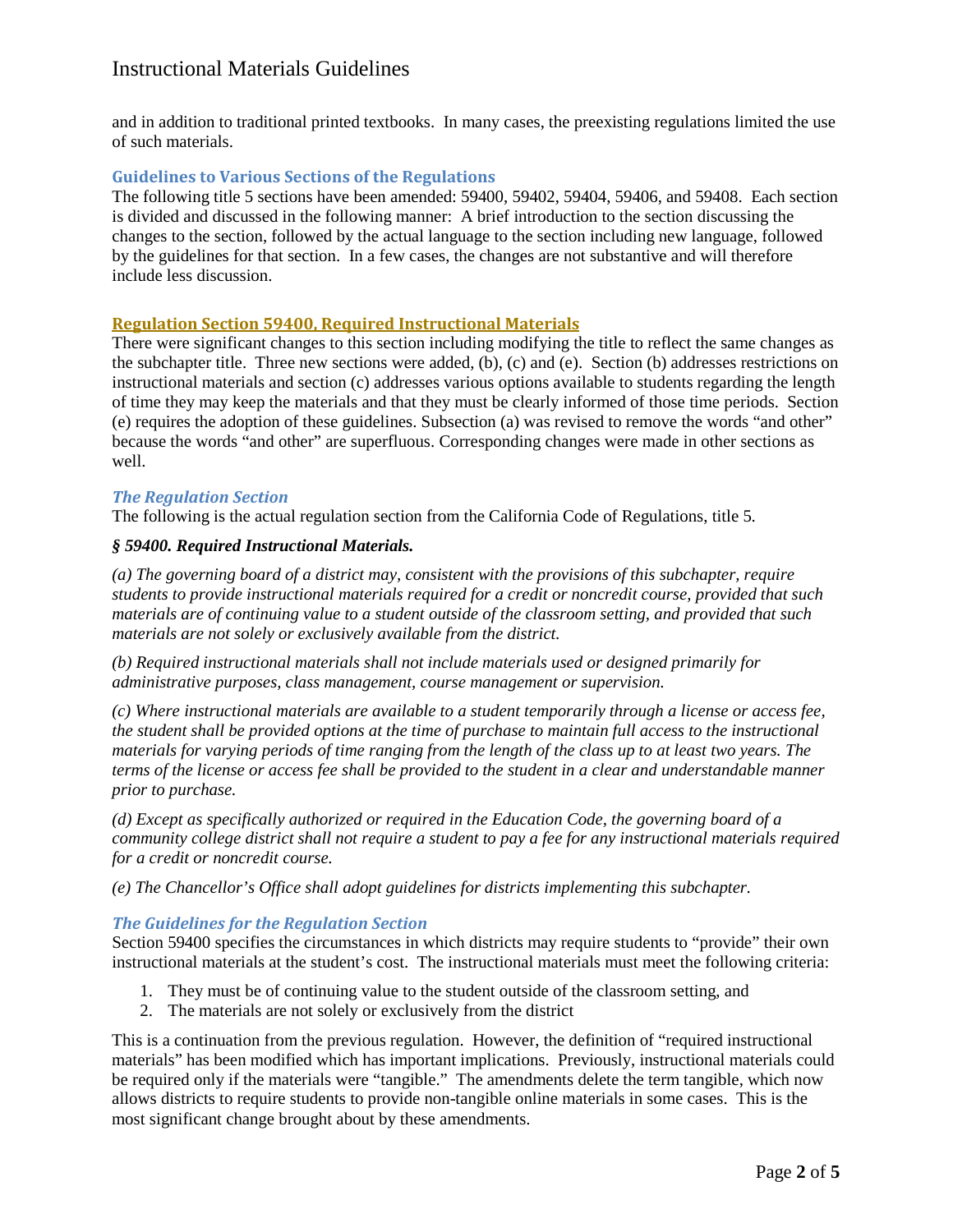## Instructional Materials Guidelines

Subsection (b) is a new section that has been added to these regulations to identify what instructional materials are not. This was added directly in response to the elimination of the "tangible" requirement. They explicitly cannot be "materials used or designed primarily for administrative purposes." Publishers typically blend into one product both legitimate instructional materials and impermissible noninstructional materials. Class or course management systems, as well as any supervision software are not to be provided by students. If it is primarily beneficial to the college or district it is not allowed. It must benefit the student directly, not indirectly. Students may be burdened with legitimate non-tangible instructional materials, but should not be expected to provide resources that should be provided by the district.

The third subsection (c) is new and addresses instructional materials that are temporarily available to the student through a license or "access fee." This section recognizes that online materials do not have the same permanent life as a textbook, and students should not be expected to pay for periodic updates or improvements provided by an online publisher after the class has been completed. This situation creates some complicated marketing issues for publishers. The solution provided by the regulation is a requirement that students be given options of varying lengths of times they can have access to the materials, presumably at varying prices.

At a minimum, students must be given the option to purchase or otherwise obtain the materials for the length of the class. Also at a minimum, students must have the ability to purchase or to otherwise obtain the materials for at least two (2) years. The number of points and the range of time in between those two (2) points are not specified; that would be up to the publisher. Beyond two (2) years, there is no upper limit of time the materials can be made available; again, that would be the publisher's option. It is to be expected that there will be varying costs associated with the varying lengths of time. These costs must be detailed in a clear and understandable manner to the student prior to the purchase of the material by the student.

## <span id="page-3-0"></span>**Regulation Section 59402, Definitions**

Subsection (a) was removed to eliminate the definition of "Instructional and other materials." The primary reason for its deletion was that the definition was not necessary. However, the deletion is important because the deletion of this term eliminates the requirement that the instructional materials must be "tangible." This change received significant debate within the committee. It was determined and agreed the requirement that the materials be "tangible" was problematic in today's digital world and was detrimental to learning. However, it was also recognized that this change places an additional burden on students to provide non-tangible materials with the effect of potentially increasing students' cost of education. It should be noted that this is a decision to be made by districts. If a district does not want students to be required to provide non-tangible materials it can maintain the rules created under the preexisting limitation, but the result will be that students will likely not have access to some of the most useful new educational materials.

## *The Regulation Section*

The following is the actual regulation section from the California Code of Regulations, title 5.

## *§ 59402. Definitions.*

## *For the purposes of this subchapter the following definitions apply:*

*(a) "Required instructional materials" means any materials which a student must procure or possess as a condition of registration, enrollment or entry into a class; or any such material which is necessary to achieve the required objectives of a course.*

*(b) "Solely or exclusively available from the district" means that the instructional material is not available except through the district, or that the district requires that the instructional material be purchased or procured from it. A material shall not be considered to be solely or exclusively available from the district if it is provided to the student at the district's actual cost and:*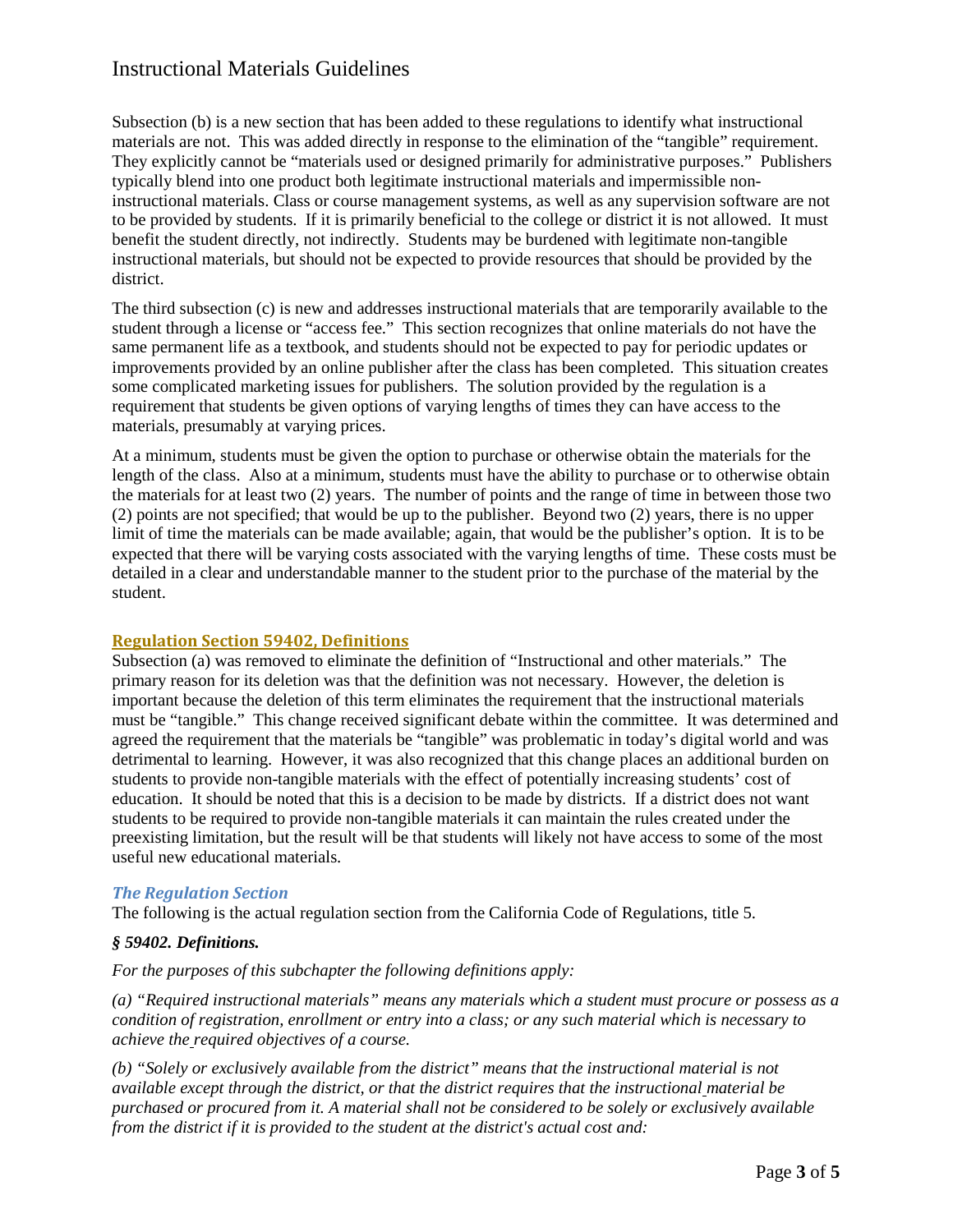## Instructional Materials Guidelines

*(1) the instructional material is otherwise generally available, but is provided solely or exclusively by the district for health and safety reasons; or* 

*(2) the instructional material is provided in lieu of other generally available but more expensive material which would otherwise be required.* 

*(c) "Required instructional materials which are of continuing value outside of the classroom setting" are materials which can be taken from the classroom setting, and which are not wholly consumed, used up, or rendered valueless as they are applied in achieving the required objectives of a course which are to be accomplished under the supervision of an instructor during the class.*

## *The Guidelines for the Regulation Section*

Other than the elimination of the "tangible" requirement discussed above, the changes to section 59402 are not significant. None of the other definitions have changed. For a detailed explanation of instructional materials and further explanation of the various defined terms, please refer to the Student Fee Handbook.

## <span id="page-4-0"></span>**Regulation Section 59404, District Policies and Regulations for Instructional Materials**

Subsection (a) was modified to direct faculty to take reasonable steps to minimize cost to students and to determine the necessity of the "required instructional materials."

## *The Regulation Section*

The following is the actual regulation section from the California Code of Regulations, title 5.

## *§ 59404. District Policies and Regulations for Instructional Materials.*

*(a) The governing board of a community college district which requires that students provide instructional materials for a course shall adopt policies or regulations, consistent with the provisions of this subchapter, which specify the conditions under which such materials will be required. These policies and regulations shall direct instructors to take reasonable steps to minimize the cost and ensure the necessity of instructional materials.*

*(b) The policies or regulations specified in subdivision (a) shall be published in each college catalog developed after the date of adoption.*

## *The Guidelines for the Regulation Section*

Existing regulations require all districts that use "required instructional materials" for courses to have adopted policies and regulations. Due to the changes made in these regulations, districts are required to amend their existing policies and regulations. The revisions specifically require districts to explicitly include directions to faculty to take reasonable steps to minimize costs and ensure the necessity for the "required instructional materials." It is generally expected that faculty, when identifying "required instructional materials," should consider costs and necessity. For instance, consideration of Open Educational Resources (OER) could be a way to help reduce costs to students for "required instructional materials." There are a significant number of high quality resources and venues to access OER materials and they are growing at significant rates.

## <span id="page-4-1"></span>**Regulation Section 59406, Report to the Chancellor**

This section was only slightly modified to remove the words "and other".

## *The Regulation Section*

The following is the actual regulation section from the California Code of Regulations, title 5.

## *§ 59406. Report to Chancellor.*

*The governing board of a community college district which prescribes required instructional materials for its courses shall respond to periodic surveys or inquiries of the Chancellor on the subject.*